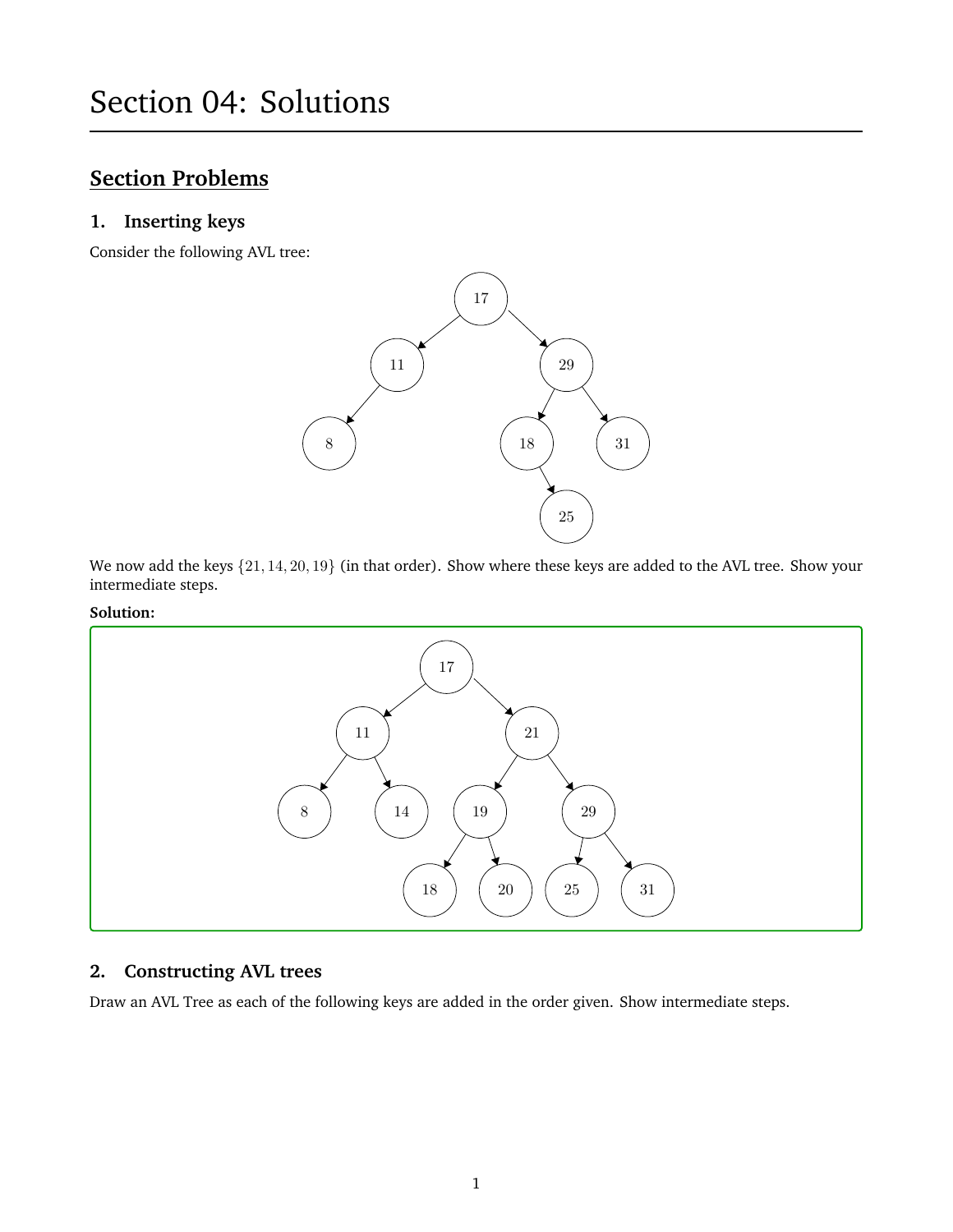**Solution:**



(b)

{6, 43, 7, 42, 59, 63, 11, 21, 56, 54, 27, 20, 36}

## **Solution:**



## (c)

{"indigo", "fuscia", "pink", "goldenrod", "violet", "khaki", "red", "orange", "maroon", "crimson", "green", "mauve"}

## **Solution:**



(a)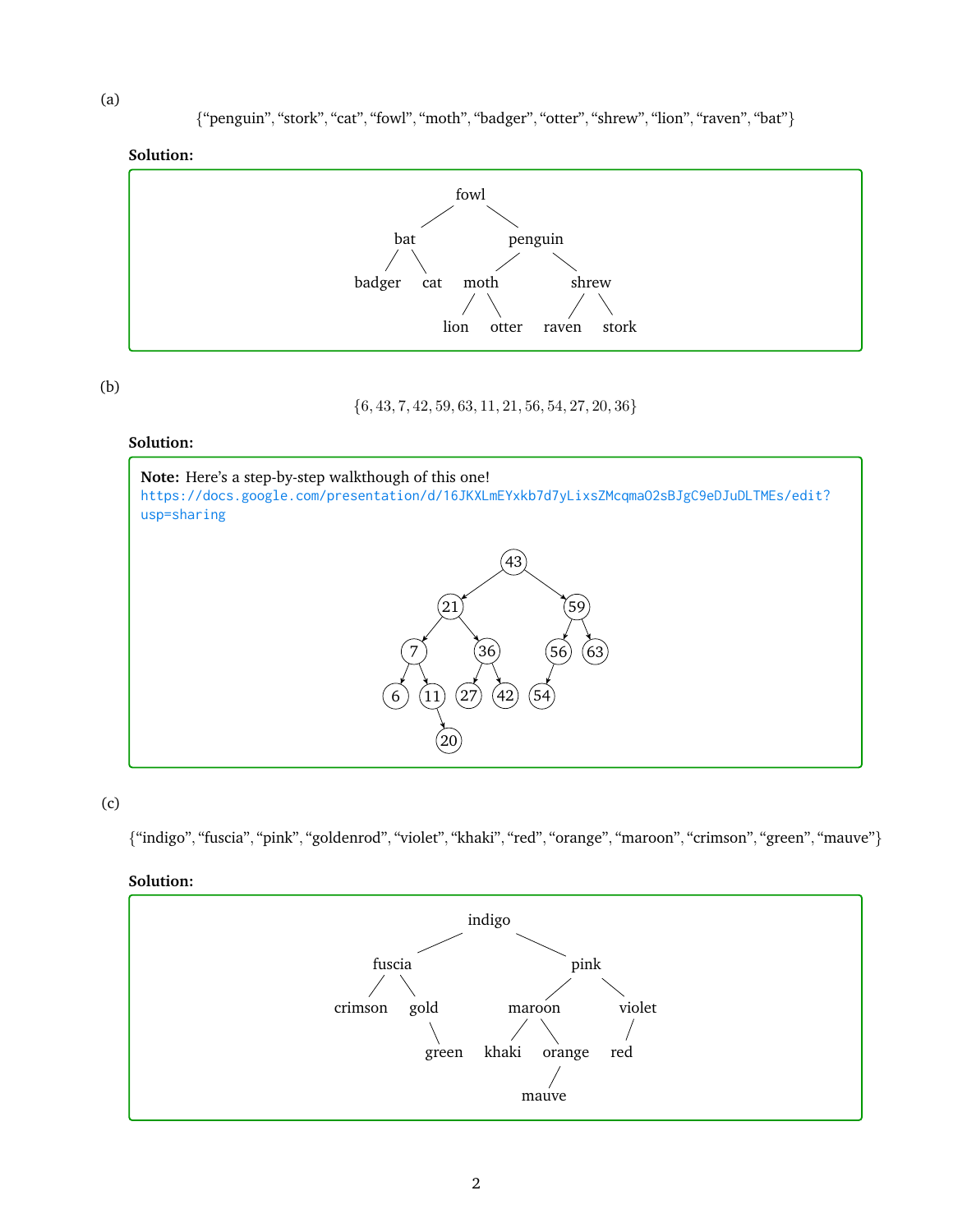## **3. AVL tree rotations**

Consider this AVL tree:

Give an example of a value you could insert to cause:

(a) A single rotation

## **Solution:**

Any value greater than 14 will cause a single rotation around 10 (since 10 will become unbalanced, but we'll be in the line case).

#### (b) A double rotation

#### **Solution:**

Any value between 10 and 14 will cause a double rotation around 10 (since 10 will be unbalanced, and we'll be in the kink case).

## (c) No rotation

### **Solution:**

Any value less than 10 will cause no rotation (since we can't cause any node to become unbalanced with those values).

## **4. True or false?**

(a) An insertion in an AVL tree with n nodes requires  $\Theta(\log(n))$  rotations.

#### **Solution:**

False. Each insertion will require either no rotations, a single rotation, or a double rotation. So, the total number of rotations is in  $\Theta(1)$ .

(b) A set of numbers are inserted into an empty BST in sorted order and inserted into an empty AVL tree in random order. Listing all elements in sorted order from the BST is  $\mathcal{O}(n)$ , while listing them in sorted order from the AVL tree is  $\mathcal{O}(\log(n)).$ 

#### **Solution:**

False. Although it is true that listing all elements in sorted order from a BST is  $\mathcal{O}(n)$ , the statement as a whole is false because an AVL tree traversal is also  $\mathcal{O}(n)$ , since we still have to look at every node once to traverse the tree.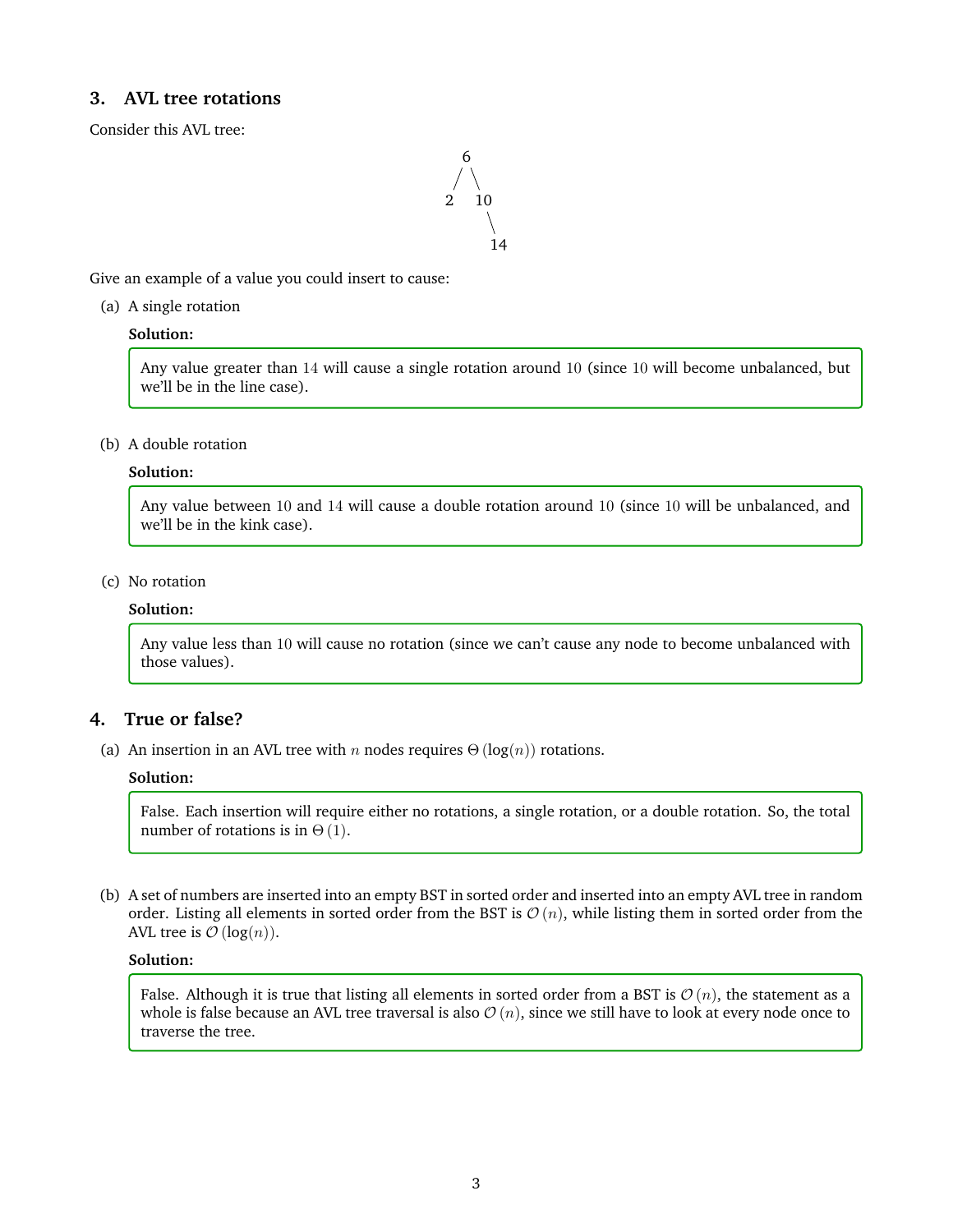(c) If items are inserted into an empty BST in sorted order, then the BST's get() is just as asymptotically efficient as an AVL tree whose elements were inserted in unsorted order.

### **Solution:**

False. If items are inserted into a BST in sorted order, it produces a linked list.

In that case, get() would take  $\mathcal{O}(n)$  time.

(d) An AVL tree will always do a maximum of two rotations in an insert.

#### **Solution:**

True. For an intuition on why this is true, notice that an insertion causes an imbalance because the problem node has one subtree of height k, and the other subtree had height  $k + 1$ , and the insertion occured on the subtree with height  $k + 1$  to make it height  $k + 2$ .

Then, our rotation will rebalance the tree rooted from the problem node's position such that each subtree is height  $k+1$ . But since the tree prior to insertion was balanced when the problem node had height  $k+2$ , and the problem node after rotation still has height  $k + 2$ , and the problem node is also now balanced, the tree must now be completely balanced.

(We know that rotations do not introduce more imbalances below them, since they are a method of fixing imbalances.)

## **5. Big-**O

Write down a tight big- $\mathcal O$  for each of the following. Unless otherwise noted, give a bound in the worst case.

(a) Insert and find in a BST.

#### **Solution:**

 $\mathcal{O}(n)$  and  $\mathcal{O}(n)$ , respectively. This is unintuitive, since we commonly say that find() in a BST is "log(n)", but we're asking you to think about *worst-case* situations. The worst-case situation for a BST is that the tree is a linked list, which causes find() to reach  $\mathcal{O}(n)$ .

(b) Insert and find in an AVL tree.

### **Solution:**

 $\mathcal{O}(\log(n))$  and  $\mathcal{O}(\log(n))$ , respectively. The worst case is we need to insert or find a node at height 0. However, an AVL tree is always a balanced BST tree, which means we can do that in  $\mathcal{O}(\log(n))$ .

(c) Finding the minimum value in an AVL tree containing  $n$  elements.

#### **Solution:**

 $\mathcal{O}(\log(n))$ . We can find the minimum value by starting from the root and constantly traveling down the left-most branch.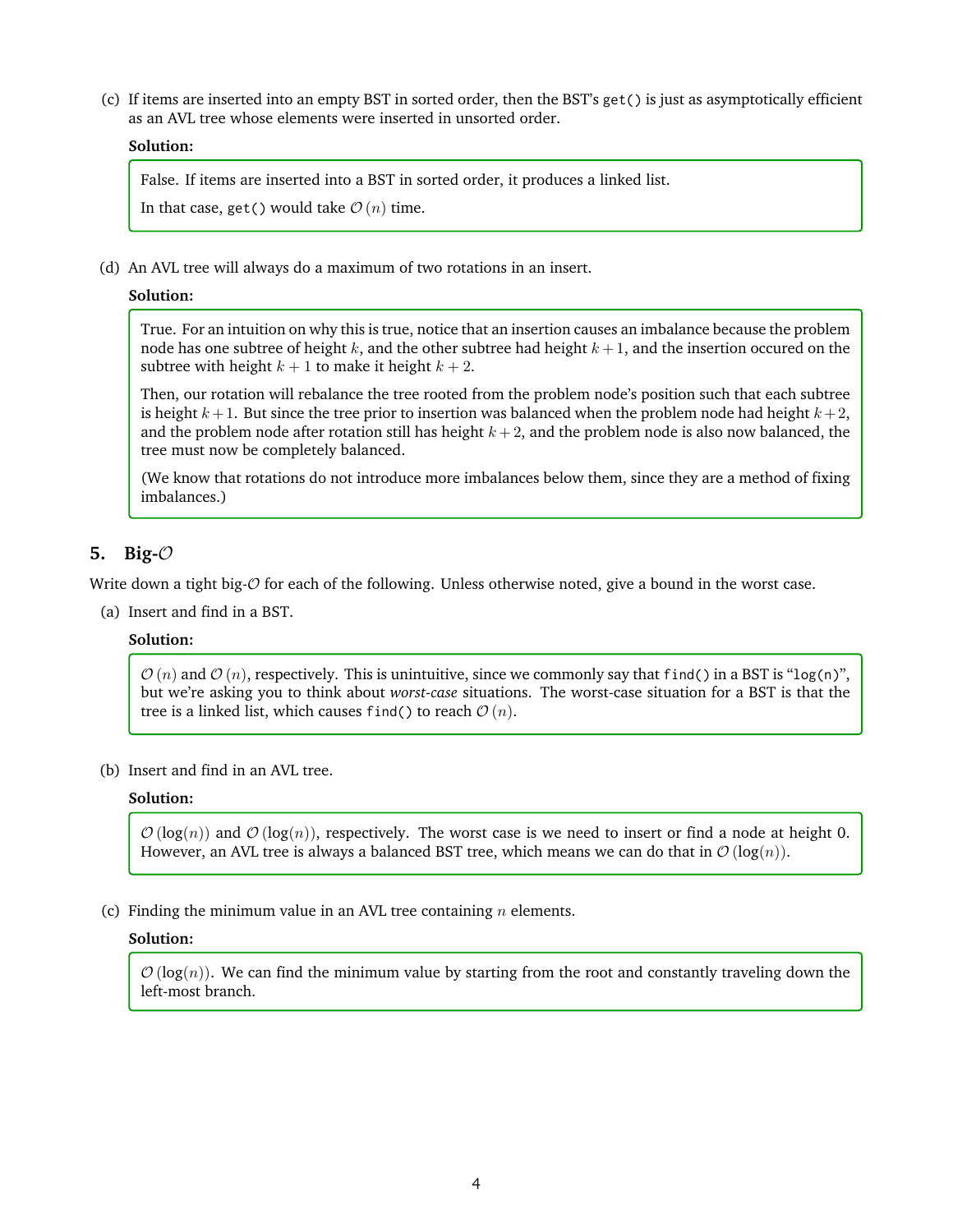(d) Finding the  $k$ -th largest item in an AVL tree containing  $n$  elements.

#### **Solution:**

With a standard AVL tree implementation, it would take  $\mathcal{O}(n)$  time. If we're located at a node, we have no idea how many elements are located on the left vs right and need to do a traversal to find out. We end up potentially needing to visit every node.

If we modify the AVL tree implementation so every node stored the number of children it had at all times (and updated that field every time we insert or delete), we could do this in  $\mathcal{O}(\log(n))$  time by performing a binary search style algorithm.

(e) Listing elements of an AVL tree in sorted order

## **Solution:**

 $\mathcal{O}(n)$ . An AVL tree is always a balanced BST tree, which means we only need to traverse the tree in in-order once.

## **6. Hash table insertion**

For each problem, insert the given elements into the described hash table. Do not worry about resizing the internal array.

(a) Suppose we have a hash table that uses separate chaining and has an internal capacity of 12. Assume that each bucket is a linked list where new elements are added to the front of the list.

Insert the following elements in the EXACT order given using the hash function  $h(x) = 4x$ :

$$
0, 4, 7, 1, 2, 3, 6, 11, 16
$$

**Solution:**

| To make the problem easier for ourselves, we first start by computing the hash values and initial indices: |          |                                                |                    |  |  |  |  |  |  |  |
|------------------------------------------------------------------------------------------------------------|----------|------------------------------------------------|--------------------|--|--|--|--|--|--|--|
| key                                                                                                        | hash     | index (pre probing)                            |                    |  |  |  |  |  |  |  |
| $\Omega$                                                                                                   | $\Omega$ | 0                                              |                    |  |  |  |  |  |  |  |
| 4                                                                                                          | 16       | 4                                              |                    |  |  |  |  |  |  |  |
| 7                                                                                                          | 28       |                                                |                    |  |  |  |  |  |  |  |
|                                                                                                            | 4        | 4                                              |                    |  |  |  |  |  |  |  |
| 2                                                                                                          | 8        | 8                                              |                    |  |  |  |  |  |  |  |
| 3                                                                                                          | 12       | 0                                              |                    |  |  |  |  |  |  |  |
| 6                                                                                                          | 24       | 0                                              |                    |  |  |  |  |  |  |  |
| 11                                                                                                         | 44       | 8                                              |                    |  |  |  |  |  |  |  |
| 16                                                                                                         | 64       | 4                                              |                    |  |  |  |  |  |  |  |
| The state of the internal array will be                                                                    |          |                                                |                    |  |  |  |  |  |  |  |
| $6 \rightarrow 3 \rightarrow 0$                                                                            |          | $16 \rightarrow 1 \rightarrow 7 \rightarrow 4$ | $11 \rightarrow 2$ |  |  |  |  |  |  |  |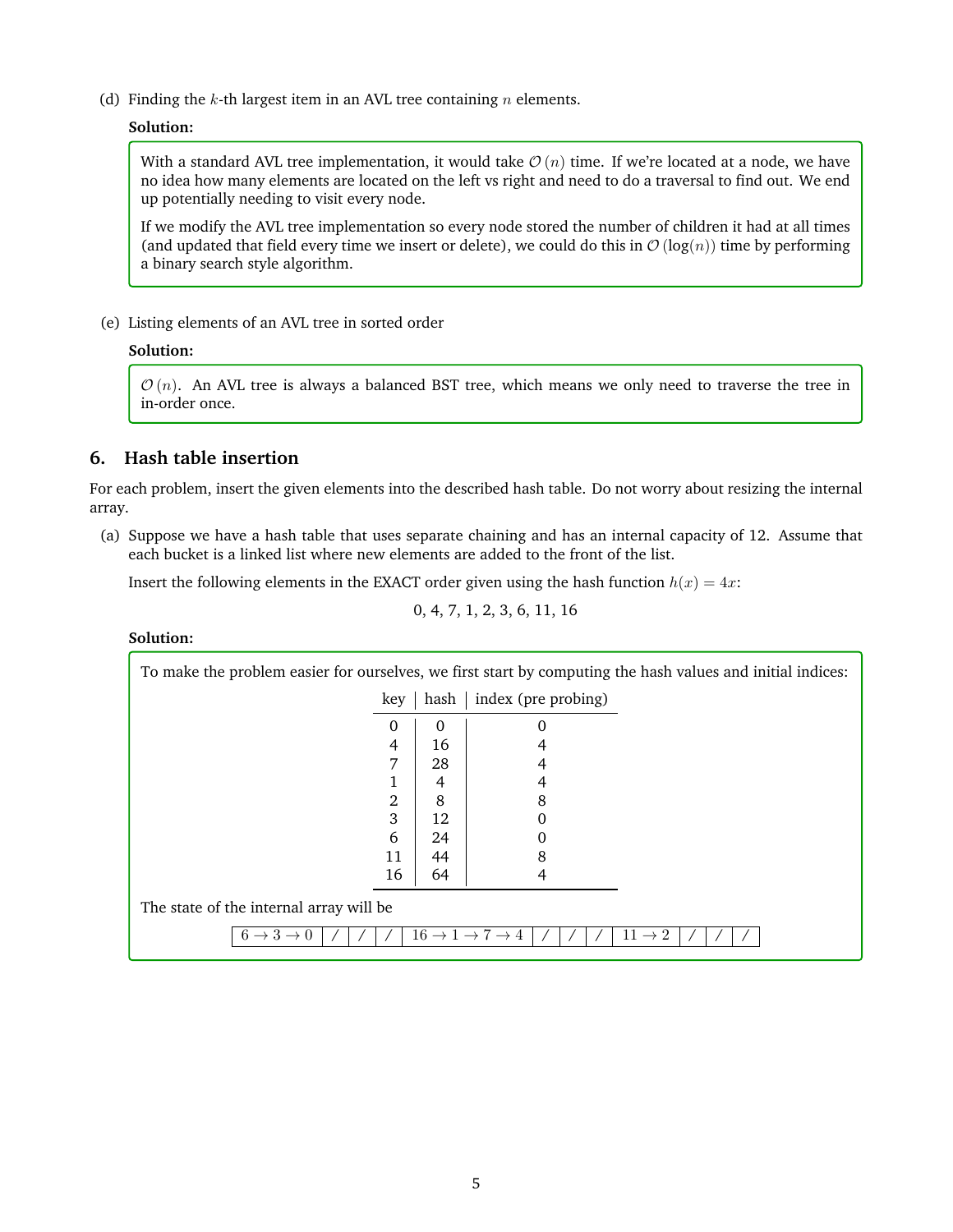(b) Suppose we have a hash table that uses linear probing and has an internal capacity of 13. Insert the following elements in the EXACT order given using the hash function  $h(x) = 3x$ :

2, 4, 6, 7, 15, 13, 19

## **Solution:**

Again, we start by forming the table:

| key            |    | hash   index (before probing) |
|----------------|----|-------------------------------|
| 2              | 6  | 6                             |
| $\overline{4}$ | 12 | 12                            |
| 6              | 18 | 5                             |
|                | 21 | 8                             |
| 15             | 45 | 6                             |
| 13             | 39 | Ω                             |
| 19             | 57 | 5                             |

Next, we insert each element into the internal array, one-by-one using linear probing to resolve collisions. The state of the internal array will be:

|--|

(c) Suppose we have a hash table that uses quadratic probing and has an internal capacity of 10.

Insert the following elements in the EXACT order given using the hash function  $h(x) = x$ :

0, 1, 2, 5, 15, 25, 35

## **Solution:**

| The state of the internal array will be: |  |  |    |      |    |  |    |
|------------------------------------------|--|--|----|------|----|--|----|
|                                          |  |  | 35 | $-5$ | 15 |  | 25 |

(d) Suppose we have a hash table implemented using separate chaining. This hash table has an internal capacity of 10. Its buckets are implemented using a linked list where new elements are appended to the end. Do not worry about resizing.

Show what this hash table internally looks like after inserting the following key-value pairs in the order given using the hash function  $h(x) = x$ :

 $(1, a), (4, b), (2, c), (17, d), (12, e), (9, e), (19, f), (4, g), (8, c), (12, f)$ 

**Solution:**

| $\mathbf{0}$ | 1     |        | $2 \quad 3$ |        | 4 5 | 6 | 7 | 8                        | 9      |
|--------------|-------|--------|-------------|--------|-----|---|---|--------------------------|--------|
|              |       |        |             |        |     |   |   |                          |        |
|              | ◡     | v      |             | ໋      |     |   | ໋ |                          | ໋      |
|              | (1,a) | (2,c)  |             | (4, g) |     |   |   | $(17,d)$ $(8,c)$ $(9,e)$ |        |
|              |       | ◡      |             |        |     |   |   |                          | ໋      |
|              |       | (12,f) |             |        |     |   |   |                          | (19,f) |

## **7. Evaluating hash functions**

Consider the following scenarios.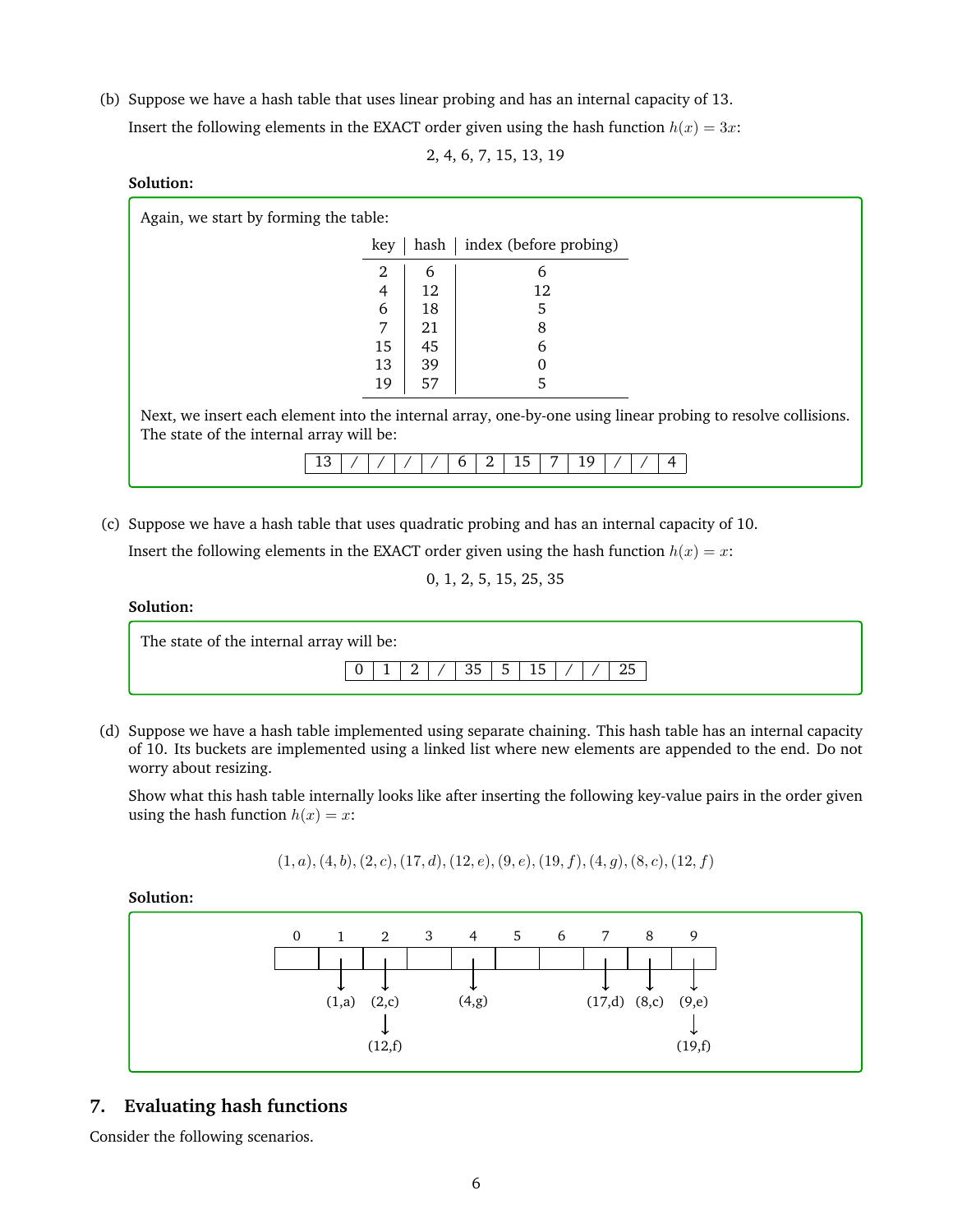(a) Suppose we have a hash table with an initial capacity of 12. We resize the hash table by doubling the capacity. Suppose we insert integer keys into this table using the hash function  $h(x) = 4x$ .

Why is this choice of hash function and initial capacity suboptimal? How can we fix it?

**Solution:**

Notice that the hash function will initially always cause the keys to be hashed to at most one of three spots: 12 is evenly divided by 4.

This means that the likelihood of a key colliding with another one dramatically increases, decreasing performance.

This situation does not improve as we resize, since the hash function will continue to map to only a fourth of the available indices.

We can fix this by either picking a new hash function that's relatively prime to 12 (e.g.  $h(x) = 5x$ ), by picking a different initial table capacity, or by resizing the table using a strategy other then doubling (such as picking the next prime that's roughly double the initial size).

(b) Suppose we have a hash table with an initial capacity of 8 using quadratic probing. We resize the hash table by doubling the capacity.

Suppose we insert the integer keys  $2^{20}$ ,  $2 \cdot 2^{20}$ ,  $3 \cdot 2^{20}$ ,  $4 \cdot 2^{20}$ , ... using the hash function  $h(x) = x$ .

Describe what the runtime of the dictionary operations will over time as you keep adding these keys to the table.

### **Solution:**

Initially, for the first few keys, the performance of the table will be fairly reasonable.

However, as we insert each key, they will keep colliding with each other: the keys will all initially mod to index 0.

This means that as we keep inserting, each key ends up colliding with every other previously inserted key, causing all of our dictionary operations to take  $\mathcal{O}(n)$  time.

However, once we resize enough times, the capacity of our table will be larger then  $2^{20}$ , which means that our keys no longer necessarily map to the same array index. The performance will suddenly improve at that cutoff point then.

## **8. Analyzing dictionaries**

(a) What are the constraints on the data types you can store in an AVL tree?

#### **Solution:**

The keys need to be orderable because AVL trees (and BSTs too) need to compare keys with each other to decide whether to go left or right at each node. (In Java, this means they need to implement Comparable). Unlike a hash table, the keys do *not* need to be hashable. (Note that in Java, every object is technically hashable, but it may not hash to something based on the object's value. The default hash function is based on reference equality.)

The values can be any type because AVL trees are only ordered by keys, not values.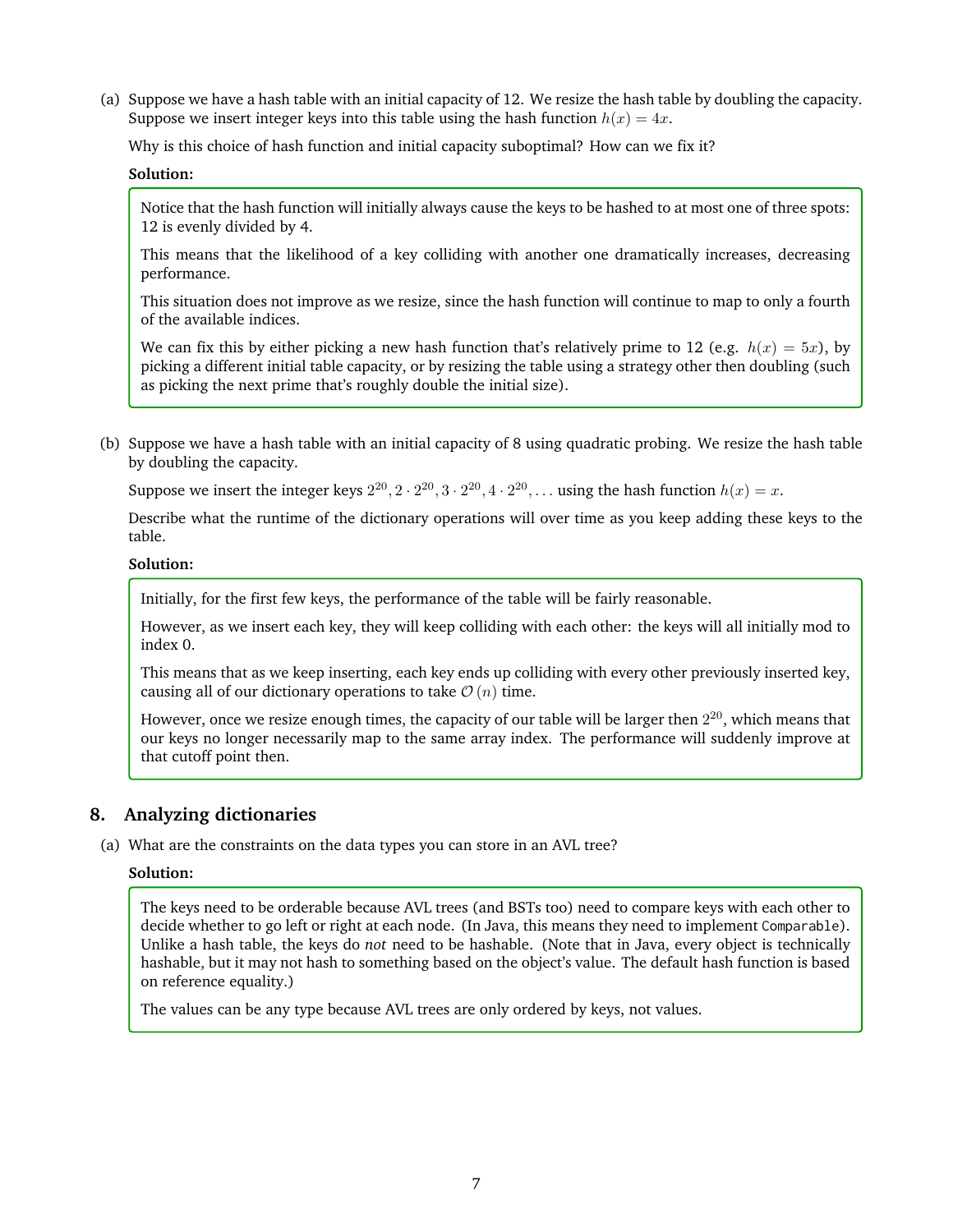(b) When is using an AVL tree preferred over a hash table?

## **Solution:**

- (i) You can iterate over an AVL tree in sorted order in  $\mathcal{O}(n)$  time.
- (ii) AVL trees never need to resize, so you don't have to worry about insertions occasionally being very slow when the hash table needs to resize.
- (iii) In some cases, comparing keys may be faster than hashing them. (But note that AVL trees need to make  $\mathcal{O}(\log n)$  comparisons while hash tables only need to hash each key once.)
- (iv) AVL trees *may* be faster than hash tables in the worst case since they guarantee  $\mathcal{O}(\log n)$ , compared to a hash table's  $\mathcal{O}(n)$  if every key is added to the same bucket. But remember that this only applies to pathological hash functions. In most cases, hash tables have better asymptotic runtime  $(\mathcal{O}(1))$ than AVL trees, and in practice  $\mathcal{O}(1)$  and  $\mathcal{O}(\log n)$  have roughly the same performance.
- (c) When is using a BST preferred over an AVL tree?

### **Solution:**

One of AVL tree's advantages over BST is that it has an asymptotically efficient find even in the worst case.

However, if you know that insert will be called more often than find, or if you know the keys will be inserted in a random enough order that the BST will stay balanced, you may prefer a BST since it avoids the small runtime overhead of checking tree balance properties and performing rotations. (Note that this overhead is a constant factor, so it doesn't matter asymptotically, but may still affect performance in practice.)

BSTs are also easier to implement and debug than AVL trees.

(d) Consider an AVL tree with n nodes and a height of h. Now, consider a single call to get(...). What's the maximum possible number of nodes get(...) ends up visiting? The minimum possible?

## **Solution:**

The max number is  $h + 1$  (remember that height is the number of edges, so we visit  $h + 1$  nodes going from the root to the farthest away leaf); the min number is 1 (when the element we're looking for is just the root).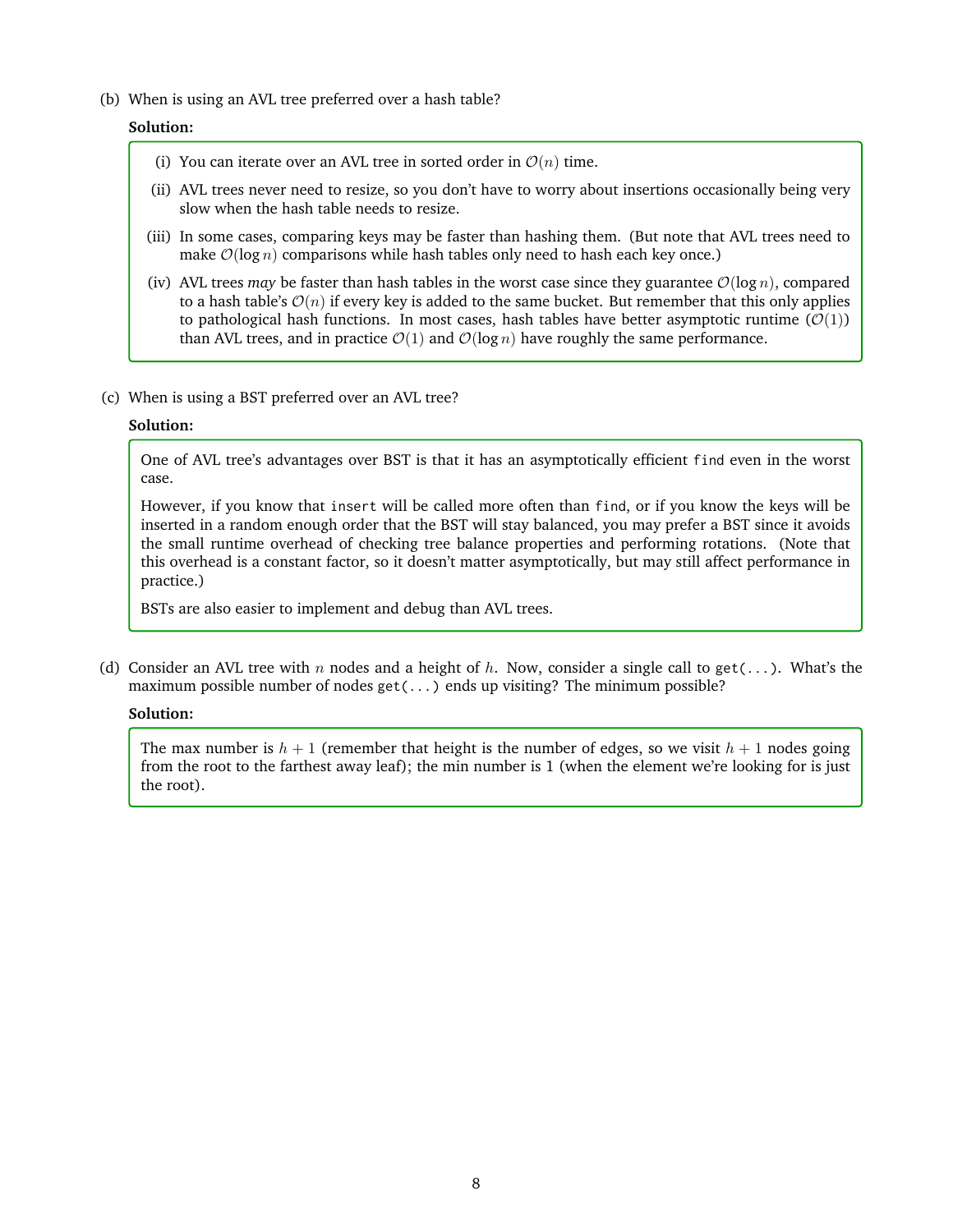(e) **Challenge Problem:** Consider an AVL tree with  $n$  nodes and a height of  $h$ . Now, consider a single call to insert(...). What's the maximum possible of nodes insert(...) ends up visiting? The minimum possible? Don't count the new node you create or the nodes visited during rotation(s).

#### **Solution:**

The max number is  $h + 1$ . Just like a get, we may have to traverse to a leaf to do an insertion.

To find the minimum number, we need to understand which elements of AVL trees we can do an insertion at, i.e. which ones have at least one null child.

In a tree of height 0, the root is such a node, so we need only visit the one node. In an AVL tree of height 1, the root can still have a (single) null child, so again, we may be able to do an insertion visiting only one node.

On taller trees, we always start by visiting the root, then we continue the insertion process in either a tree of height  $h-1$  or a tree of height  $h-2$  (this must be the case since the the overall tree is height h and the root is balanced). Let  $M(h)$  be the minimum number of nodes we need to visit on an insertion into an AVL tree of height  $h$ . The previous sentence lets us write the following recurrence

 $M(h) = 1 + min{M(h-1), M(h-2)}$ 

The 1 corresponds to the root, and since we want to describe the minimum needed to visit, we should take the minimum of the two subtrees.

We could simplify this recurrence and try to unroll it, but it's easier to see the pattern if we just look at the first few values:

$$
M(0) = 1, M(1) = 1, M(2) = 1 + min{1, 1} = 2, M(3) = 1 + min{1, 2} = 2, M(4) = 1 + min{2, 2} = 3
$$

In general,  $M()$  increases by one every other time h increases, thus we should guess the closed-form has an  $h/2$  in it. Checking against small values, we can get an exactly correct closed-form of:

$$
M(h) = |h/2| + 1
$$

which is our final answer.

Note that we need a very special (as empty as possible) AVL tree to have a possible insertion visiting only  $|h/2|+1$  nodes. In general, an AVL of height h might not have an element we could insert that visits only  $|h/2|+1$ . For example, a tree where all the leaves are at depth h is still a valid AVL tree, but any insertion would need to visit  $h + 1$  nodes.

## **9. Design**

Imagine a database containing information about all trains leaving the Washington Union station on Monday. Each train is assigned a departure time, a destination, and a unique 8-digit train ID number.

What data structures you would use to solve each of the following scenarios. Depending on scenario, you may need to either (a) use multiple data structures or (b) modify the implementation of some data structure.

Justify your choice.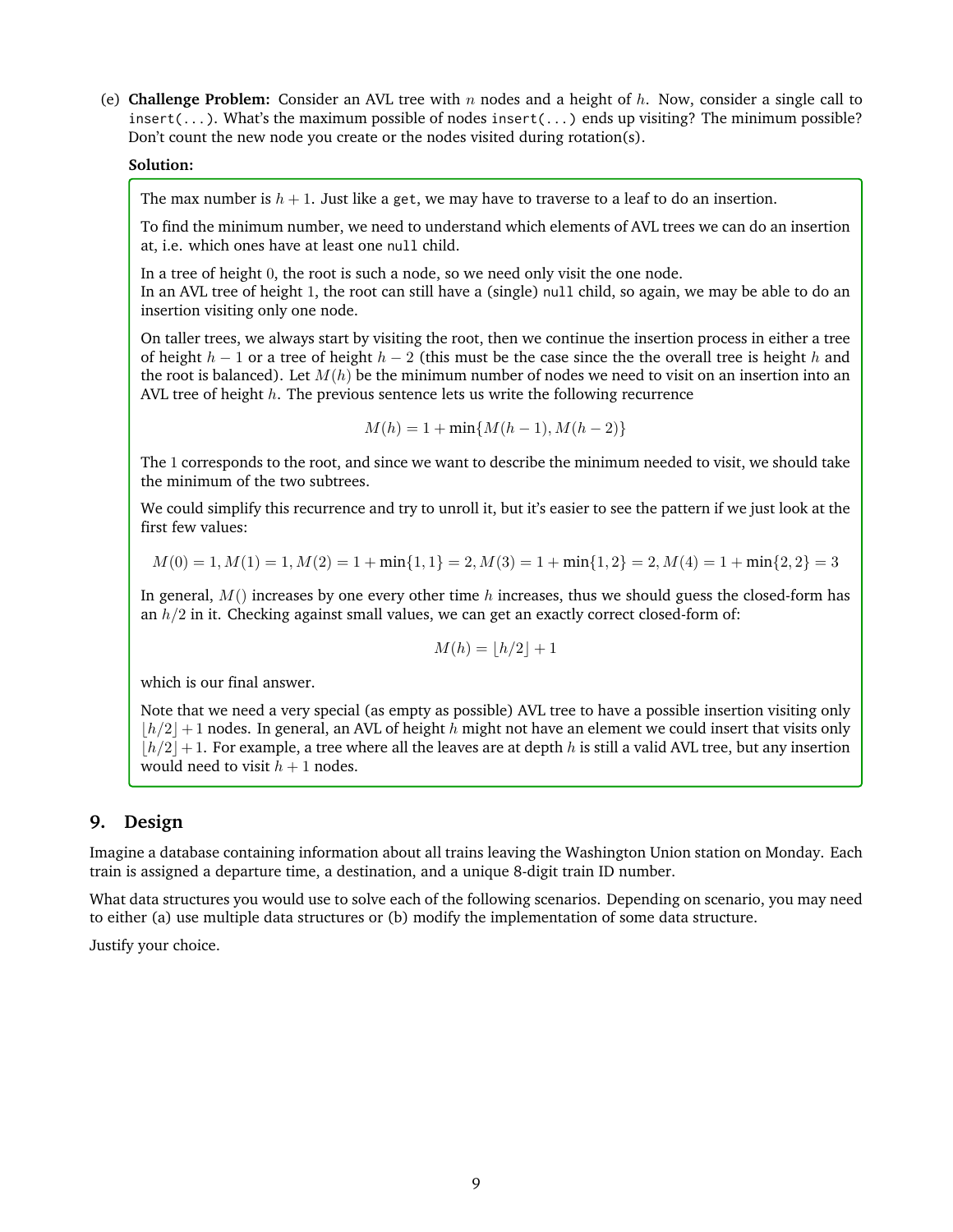(a) Suppose the schedule contains 200 trains with 52 destinations. You want to easily list out the trains by destination.

## **Solution:**

One solution would be to use a dictionary where the keys are the destination, and the value is a list of corresponding chains. Any dictionary implementation would work.

Alternatively, we could modify a separate chaining hash table so it has a capacity of exactly 52 and does not perform resizing. If we then make sure each destination maps to a unique integer from 0 to 51 and hash each train based on this number, we could fill the table and simply print out the contents of each bucket.

A third solution would be to use a BST or AVL tree and have each train be compared first based on destination then based on their other attributes. Once we insert the trains into a tree, we can print out the trains sorted by destination by doing an in-order traversal.

(b) In the question above, trains were listed by destination. Now, trains with the same destination should further be sorted by departure time.

## **Solution:**

Regardless of which solution we modify, we would first need to ensure that the train objects are compared first by destination, and second by departure time.

We can modify our first solution by having the dictionary use a sorted set for the value, instead of a list. (The sorted set would be implemented using a BST or an AVL tree).

We can modify our second solution in a similar way by using specifically a BST or an AVL tree as the bucket type.

Our third solution actually requires no modification: if the trains are now compared first by destination and second by departure time, the AVL and BST tree's iterator will naturally print out the trains in the desired order.

(c) A train station wants to create a digital kiosk. The kiosk should be able to efficiently and frequently complete look-ups by train ID number so visitors can purchase tickets or track the location of a train. The kiosk should also be able to list out all the train IDs in ascending order, for visitors who do not know their train ID.

Note that the database of trains is not updated often, so the removal and additions of new trains happen infrequently (aside from when first populating your chosen DS with trains).

#### **Solution:**

Here, we would use a dictionary mapping the train ID to the train object.

We would want to use either an AVL tree or a BST, since we can list out the trains in sorted order based on the ID.

Note that while the AVL tree theoretically is the better solution according to asymptotic analysis, since it's guaranteed to have a worst-case runtime of  $\mathcal{O}(\log(n))$ , a BST would be a reasonable option to investigate as well.

big-O analysis only cares about very large values of  $n$ , since we only have 200 trains, big-O analysis might not be the right way to analyze this problem. Even if the binary search tree ends up being degenerate, searching through a linked list of only 200 element is realistically going to be a fast operation.

What's actually best will depend on the libraries you already have written, what hardware you actually run on, and how you want to balance code that will be sustainable if you get more trains vs. code that will be easy to understand and check for bugs right now.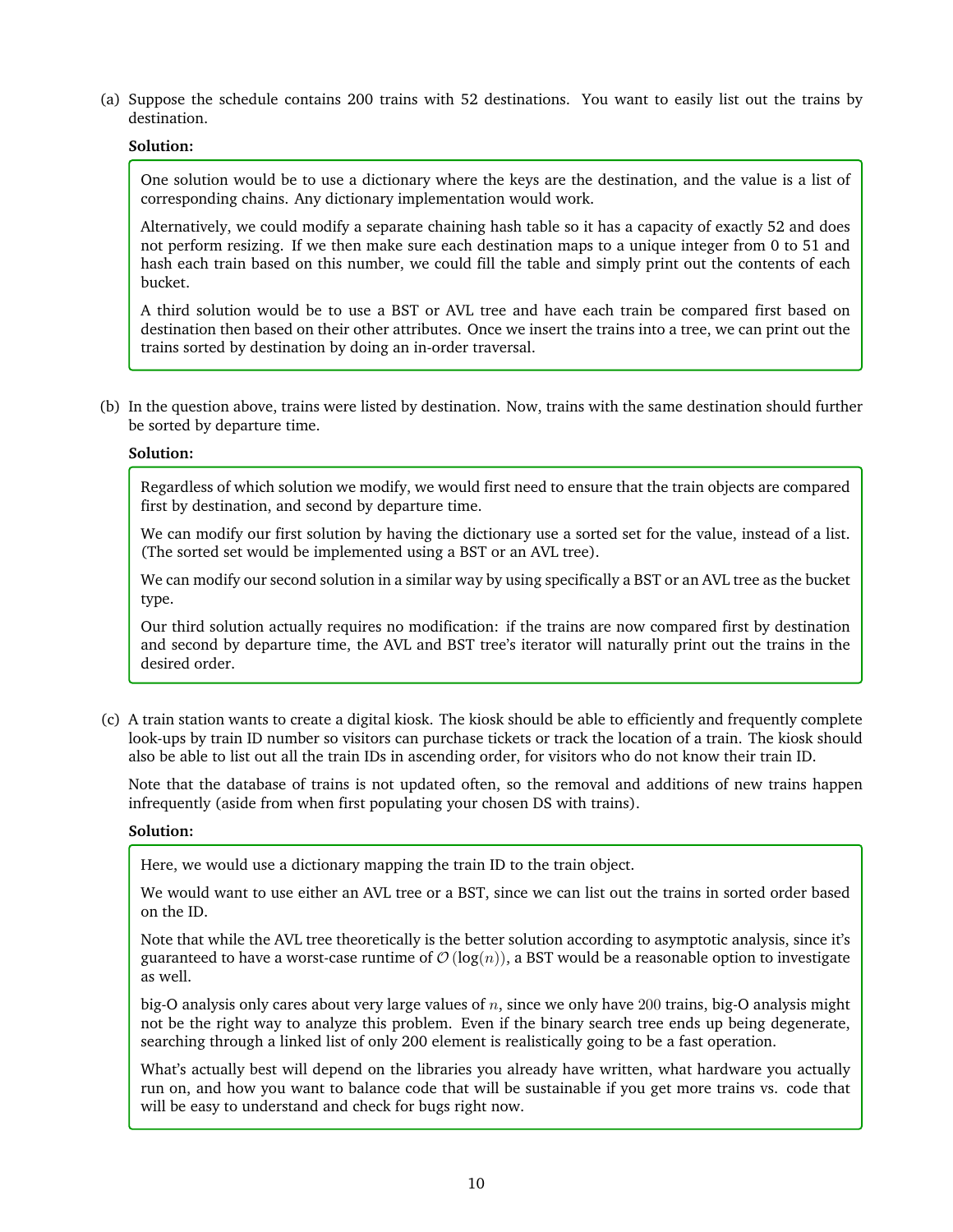# **10. Testing and debugging**

For this problem, we will consider a hypothetical hash table that uses linear probing and implements the IDictionary interface. Specifically, we will focus on analyzing and testing one potential implementation of the remove method.

(a) Come up with at least 4 different test cases to test this remove(...) method. For each test case, describe what the expected outcome is (assuming the method is implemented correctly).

Try and construct test cases that check if the remove(...) method is correctly using the key's hash code. (You may assume that you can construct custom key objects that let you customize the behavior of the equals(...) and hashCode() method.)

#### **Solution:**

Some examples of test cases:

- If the dictionary contains null keys, or if we pass in a null key, everything should still work correctly.
- If we try removing a key that doesn't exist, the method should throw an exception.
- If we pass in a key with a large hash value, it should mod and stay within the array.
- If we pass in two different keys that happen to have the same hash value, the method should remove the correct key.
- If we pass in a key where we need to probe in the middle of a cluster, removing that item shouldn't disrupt lookup of anything else in that cluster.

For example, suppose the table's capacity is 10 and we pass in the integer keys 5, 15, 6, 25, 36 in that order. These keys all collide with each other, forming a primary cluster. If we delete the key 15, we should still successfully be able to look up the values corresponding to the other keys.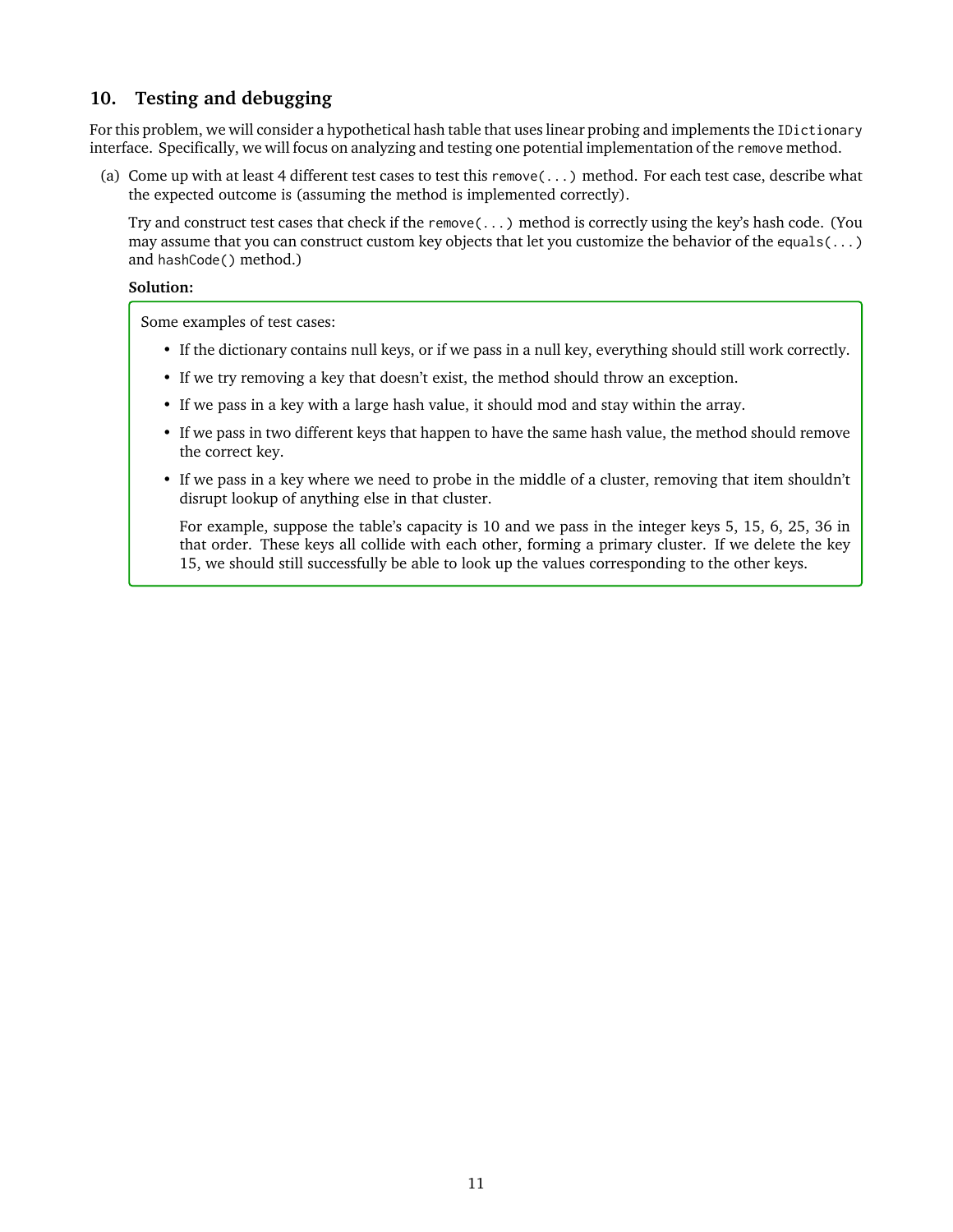(b) Now, consider the following (buggy) implementation of the remove(...) method. List all the bugs you can find.

```
public class LinearProbingDictionary<K, V> implements IDictionary<K, V> {
   // Field invariants:
   //
   // 1. Empty, unused slots are null
    // 2. Slots that are actually being used contain an instance of a Pair object
    private Pair<K, V>[] array;
   // ...snip...
    public V remove(K key) {
        int index = key.hashCode();
        while ((this.array[index] != null) && !this.array[index].key.equals(key)) {
            index = (index + 1) % this.array.length;
        }
        if (this.array[index] == null {
            throw new NoSuchKeyException();
        }
        V returnValue = this.array[index].value;
        this.array[index] = null;return returnValue;
   }
}
```
## **Solution:**

The bugs:

- We don't mod the key's hash code at the start
- This implementation doesn't correctly handle null keys
- If the hash table is full, the while loop will never end
- This implementation does not correctly handle the "clustering" test case described up above.

If we insert 5, 15, 6, 25, and 36 then try deleting 15, future lookups to 6, 25, and 36 will all fail.

Note: The first two bugs are, relatively speaking, trivial ones with easy fixes. The middle bug is not trivial, but we have seen many examples of how to fix this. The last bug is the most critical one and will require some thought to detect and fix.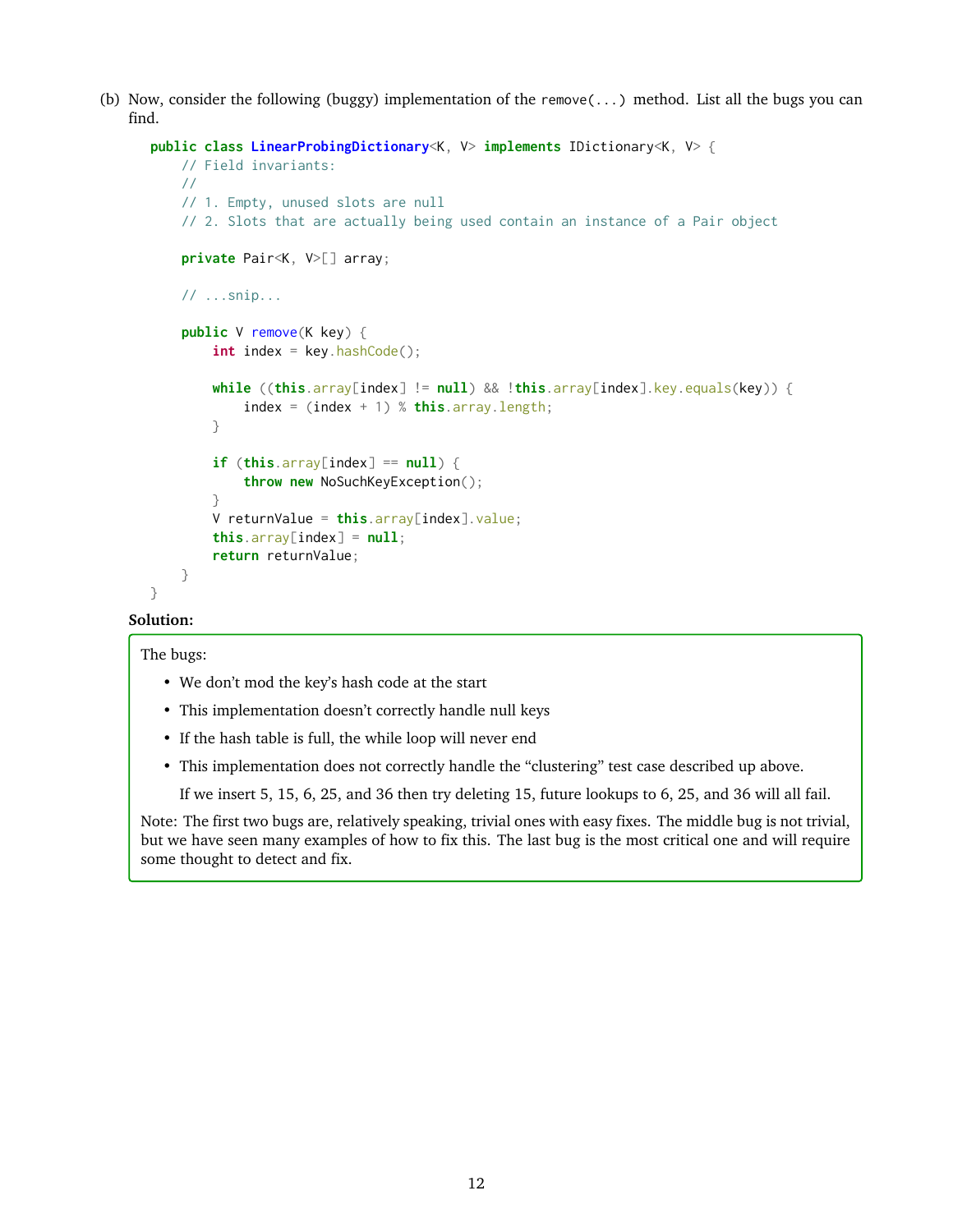(c) Briefly describe how you would fix these bug(s).

### **Solution:**

- Mod the key's hash code with the array length at the start.
- Handle null keys in basically the same way we handled them in ArrayDictionary
- There should be a size field, with ensureCapacity() functionality.
- Ultimately, the problem with the "clustering" bug stems from the fact that breaking a primary cluster into two in any way will inevitably end up disrupting future lookups.

This means that simply setting the element we want to remove to null is not a viable solution. Here are many different ways we can try and fix this issue, but here are just a few different ideas with some analysis:

**–** One potential idea is to "shift" over all the elements on the right over one space to close the gap to try and keep the cluster together. However, this solution also fails.

Consider an internal array of capacity 10. Now, suppose we try inserting keys with the hashcodes 5, 15, 7. If we remove 15 and shift the "7" over, any future lookups to 7 will end up landing on a null node and fail.

**–** Rather then trying to "shift" the entire cluster over, what if we could instead just try and find a single key that could fill the gap. We can search through the cluster and try and find the very last key that, if rehashed, would end up occupying this new slot.

If no key in the cluster would rehash to the now open slot, we can conclude it's ok to leave it null.

This would potentially be expensive if the cluster is large, but avoids the issue with the previous solution.

**–** Another common solution would be to use lazy deletion. Rather then trying to "fill" the hole, we instead modify each Pair object so it contains a third field named isDeleted.

Now, rather then nulling that array entry, we just set that field to true and modify all of our other methods to ignore pairs that have this special flag set. When rehashing, we don't copy over these "ghost" pairs.

This helps us keep our delete method relatively efficient, since all we need to do is to toggle a flag.

However, this approach also does complicate the runtime analysis of our other methods (the load factor is no longer as straightforward, for example).

# **Food For Thought**

## **11. Algorithm design: easier**

When writing mathematical expression, we typically write expressions in *infix* notation: in the form NUM OPERATOR NUM. An example of an expression written in infix notation is  $4 + 6 * 5$ . This expression evaluates to 34.

An alternative way we can write this expression is using *post-fix* notation: in the form NUM NUM OPERATOR. For example, consider the following expression written in post-fix notation:

 $4, 6, 5, *$ , +

This expression is interpreted in the following way:

- Read and store 4
- Read and store 6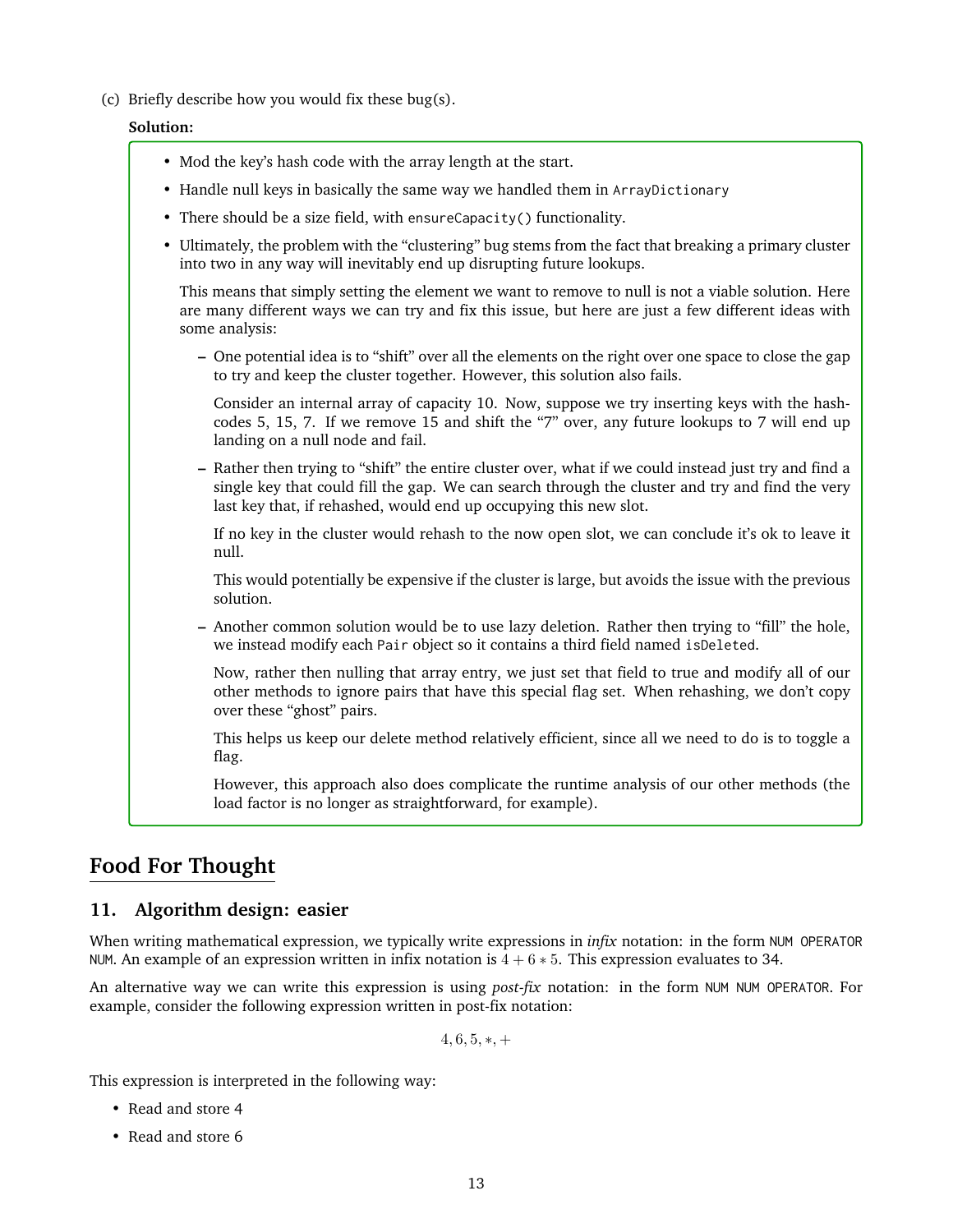- Read and store 5
- Multiply the last two stored values (and remove them from storage), then store the result
- Add the last two stored values (and remove them from storage), then store the result

The last result stored is the final "output". In this case, the expression above also evaluates to 34.

(a) Explain how you might apply or adapt the ADTs and data structures you've studied so far to evaluate an expression written in post-fix notation. Assume you accept the expression you need to evaluate as a string.

#### **Solution:**

Split the string (e.g. by doing input.split(", ") in Java) to get an array containing each number or operator.

Next, create a stack of ints, and iterate through the array.

Every time we encounter a number (or rather, anything we don't recognize as being an operator), convert that string to a number and push it onto the stack.

Every time we encounter an operator, pop the last two values on the stack and perform that operation. (We would likely need to hard-code how to handle each operator in a large if/else if/else branch or something). Push the result back on to the stack.

Once we finish handling every element in the array, pop whatever value we have left and return that.

There would obviously be some error checking embedded to avoid problems if the input isn't of valid format, but we typically don't include error checking in algorithm descriptions or pseudocode.

(b) Give pseudocode for this algorithm.

#### **Solution:**

```
int evaluateExpr(String expr)
    Stack s = new Stack()
    String[] exprs = expr. split(',')for (String s : exprs)
       if s = '+'int num1 = s.pop()int num2 = s.pop()s.push(num1 + num2)else if ... // other expressions not included, very similar to +
       else // no more exprs, probably a number
           s.push(parseInt(s))
    return s.pop()
```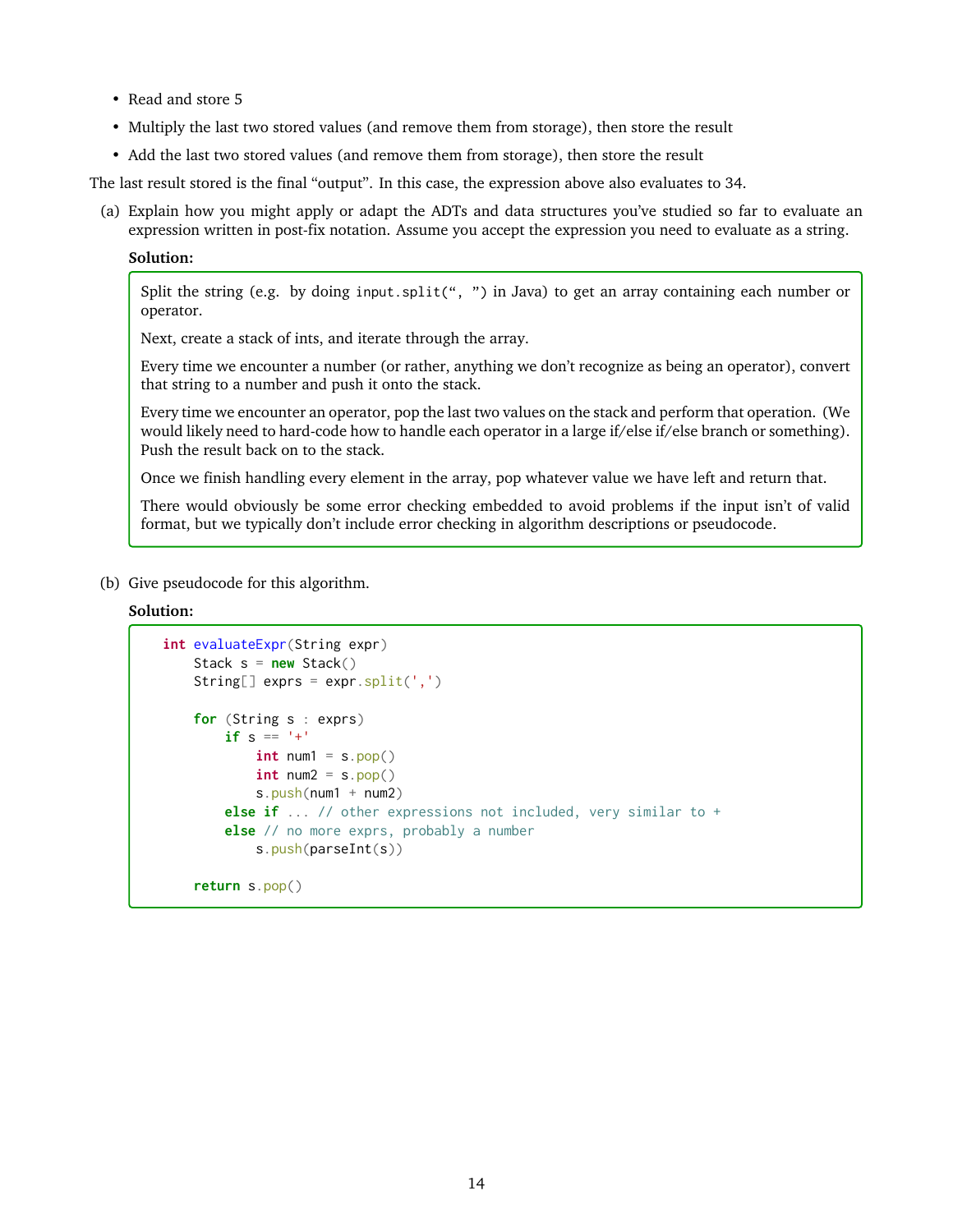# **12. Algorithm design: harder**

(a) Given a BST, describe how you could convert it into an AVL tree. What is the runtime of your algorithm?

## **Solution:**

One solution would be to just traverse through the BST and insert each element into a different AVL tree. The traversal takes  $\mathcal{O}(n)$  time, each of the n inserts take at most  $\mathcal{O}(\log(n))$  time. So, the total runtime would be  $\mathcal{O}(n \log(n))$ .

If we want to be clever, we can actually do this in  $\mathcal{O}(n)$  time. The key is to create the new AVL tree with a traversal instead of a set of insertions.

First, traverse through the BST in-order and store each element into an array. Note that the elements are now stored in the array in sorted order.

We can then perform what amounts to a post-order traversal on a new, balanced tree. We save the median of our current (sorted) list of elements, then make two recursive calls, one for the left half of the array, creates the left subtree (containing all the elements smaller than the median). The other call recusively creates a balanced right subtree (containing all the elements larger than the median). We can then create a node for the median, pointing to the results of the recursive calls.

In the base case, we have zero or one elements remaining and we return null or construct and returns a new node object, respectively.

The resulting tree will be balanced, and since the initial list was sorted, it will be a valid BST as well, thus the result is an AVL tree.

The code really is just a "traversal" of the new AVL tree it creates, so the running time is  $\mathcal{O}(n)$ , as claimed.

(b) Give pseudocode for an algorithm that verifies that a tree satisfies all of the AVL invariants in  $\mathcal{O}(n)$  time.

Assume every node object has five fields: key, value, height, left, and right.

Be sure to verify that:

- The tree is actually binary search tree
- The height information of every node is correct
- Every node is balanced

Hint: rather then trying to check all three of these things in a single pass, try writing three separate methods: one per each invariant. While it's possible to check everything in one pass, doing so will be more challenging to implement.

(As a reminder: If each method takes  $\mathcal{O}(n)$  time, running all three of them will still take  $\mathcal{O}(n)$  time.)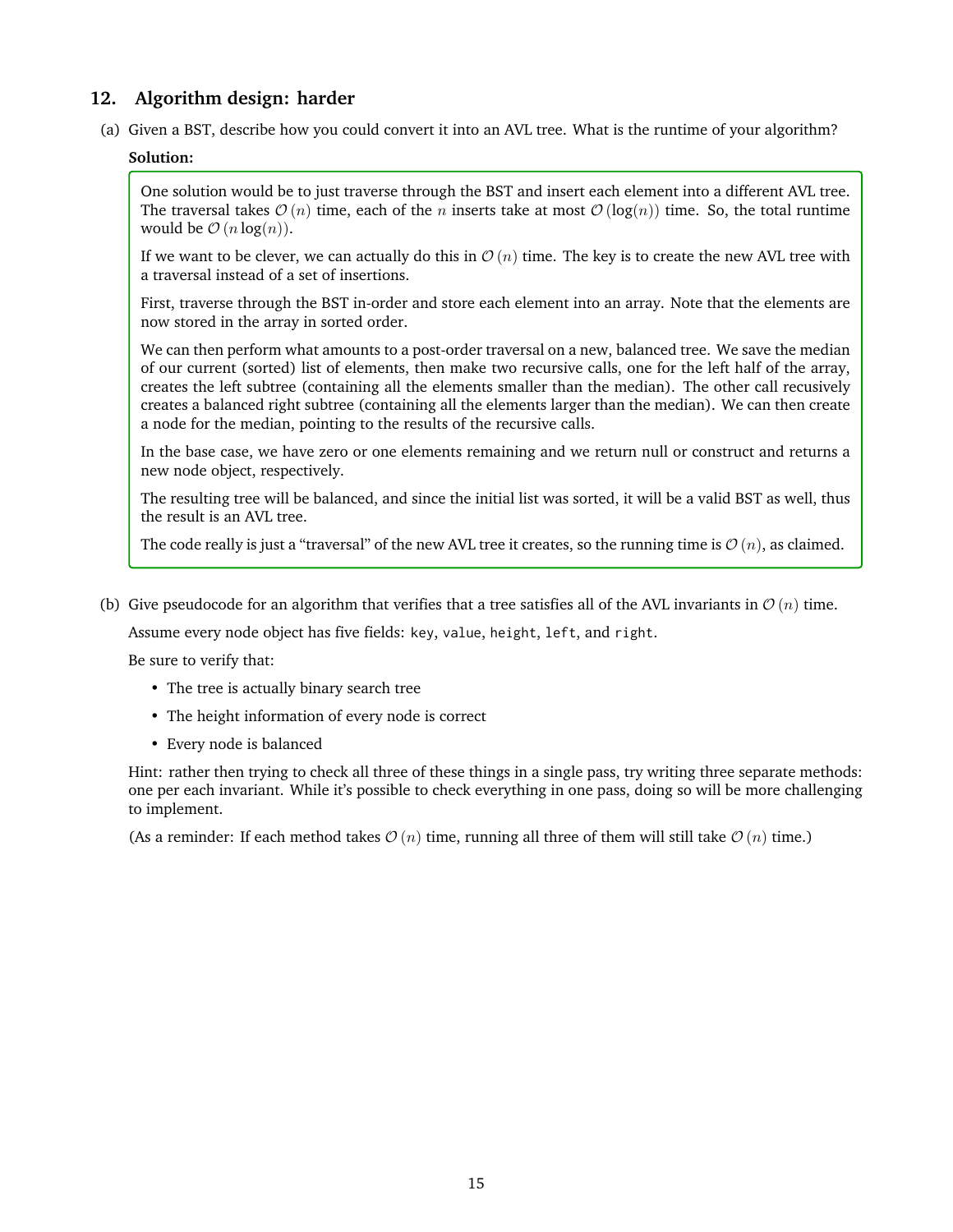**Solution:**

```
boolean isAvl(Node n)
   return isBst(n) && heightMatches(n) && isBalanced(n)
boolean isBst(Node n)
   return isBstHelper(n, null, null)
boolean isBstHelper(Node n, K minPossibleKey, K maxPossibleKey)
   if n == null:
       return true
   // If we know what the min or max possible keys are, check them
   if minKey != null && n.key < minPossibleKey
        return false
   if maxKey != null && maxPossibleKey < n.key
        return false
   boolean isLeftOk = isBstHelper(n.left, minPossibleKey, n.key);
   boolean isRightOk = isBstHelper(n.right, n.key, maxPossibleKey)
    return isLeftOk && isRightOk
boolean heightMatches(Node n)
    // Note: we use '-99' to mean that the heights don't match
   return heightMatchesHelper(n) != -99
boolean heightMatchesHelper(Node n)
   if n == nullreturn -1
   int leftHeight = heightMatchesHelper(n.left)
   int rightHeight = heightMatchesHelper(n.right)
   if leftHeight == -99 || rightHeight == -99return -99
   int expectedHeight = max(leftHeight, rightHeight) + 1
   if n.height == expectedHeight
        return expectedHeight
   else
        return -99
boolean isBalanced(Node n)
   if n == nullreturn true
   int leftHeight = if n.left == null then -1 else n.left.height
   int rightHeight = if n.right == null then -1 else n.right.height
   if abs(leftHeight - rightHeight) > 1return false
   return isBalanced(n.left) && isBalanced(n.right)
```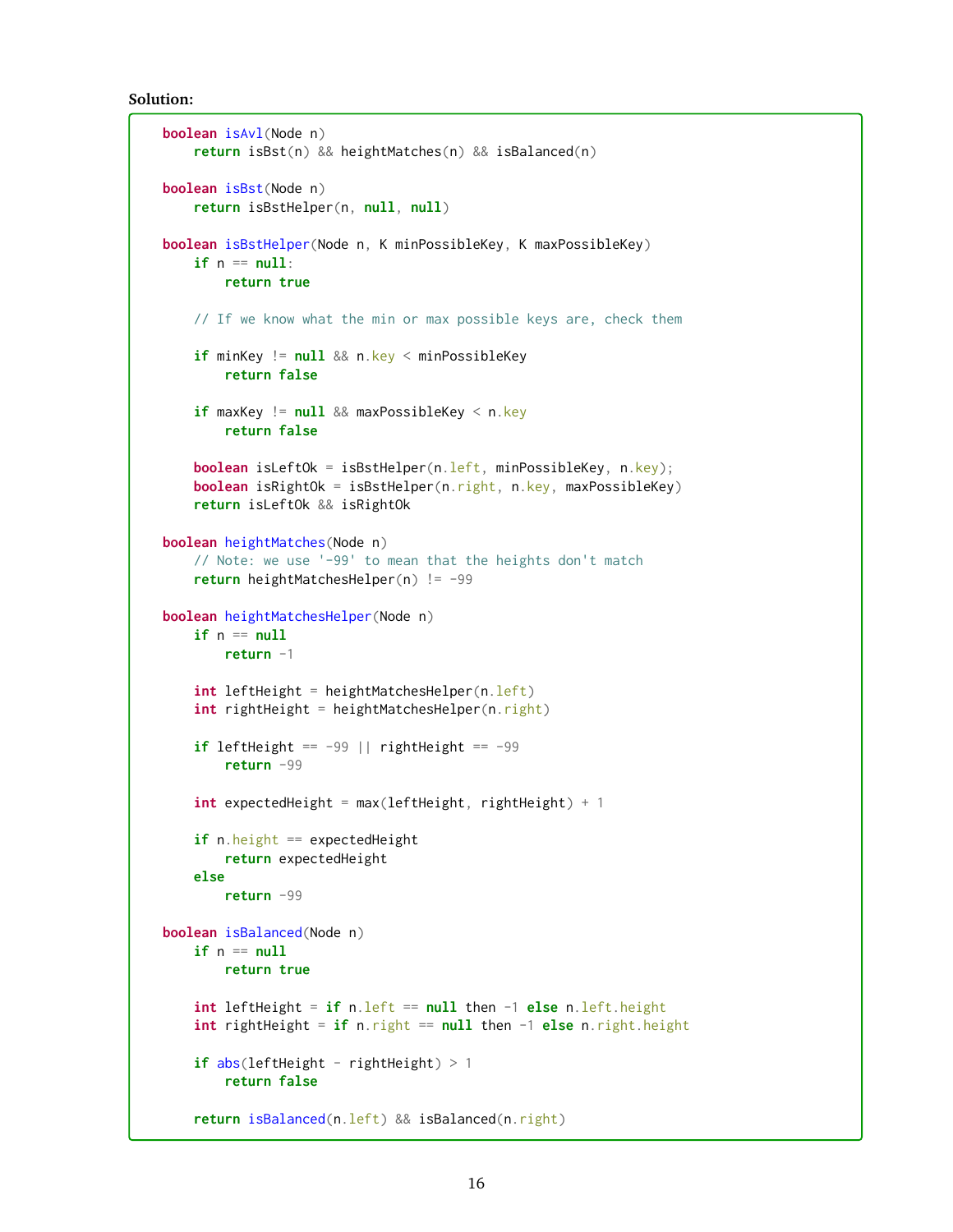# **Challenge Problems**

## **13. Random hash functions**

In class we talked about various strategies to minimize collisions. In this question we discuss how to use randomness to "spread out" collisions from a small set of very bad inputs into a larger set of almost-always-fine inputs. The last two parts of this problem are beyond the scope of this course, but are interesting nonetheless.

For simplicity, assume our keyspace (the set of possible keys) is the set  $\{0, 1, 2, \ldots, 2^{30} - 1\}$ . Suppose we have a hashtable of size  $2^{10}$ . Let  $a$  be an odd integer less than  $2^{30}$ .

Consider the hash function

$$
h_a(x) = \left\lfloor \frac{(ax) \mod 2^{30}}{2^{20}} \right\rfloor
$$

Notice that the function changes depending on the value of  $a$  we choose, so this is really a set of possible functions.

(a) Show that for any a,  $h_a$  outputs an integer between 0 and  $2^{10} - 1$  (i.e. we can use this as a hash function for our table size)

#### **Solution:**

The numerator of the fraction is always a number from 0 to  $2^{30} - 1$  (after we do the mod operation). Dividing by  $2^{20}$  moves the number into range 0 to  $2^{10} - 1/2^{20}$ . When we take the floor, we round the numbers down to the next integer, so the range of possible outputs becomes 0 to  $2^{10} - 1$ , i.e. exactly the indices for a 0-indexed table of size  $2^{10}$ .

(b) Choose  $a = 1$ , i.e. the hash function simplifies to

$$
h_1(x) = \left\lfloor \frac{x \mod 2^{30}}{2^{20}} \right\rfloor
$$

For this function, find a large set of elements that all hash to 0.

#### **Solution:**

The keys  $\{0,1,2,\ldots,2^{20}-1\}$  all hash to  $0$  (modding by  $2^{30}$  doesn't affect small values, and the floor rounds any number less than 1 to 0). For  $a = 1$  this function hashes contiguous sets of  $2^{20}$  numbers into each bin. For other hash functions, it is harder to find this set, but every hash function has this problem: if the key-space is much larger than the size of the table, there must be a large number of values that all collide.

(c) Let  $x, y$  be any of the two elements you found in the last part. Choose a few thousand values of  $a$ , and check whether  $h_a(x) = h_a(y)$  for each of them (write code for this part). For what fraction of these hash functions do  $x, y$  collide? If the values of the hash function were totally random, how often would you expect collisions?

#### **Solution:**

The exact number of collisions you see will depend on which values of  $a, x, y$  you check, but you should see between 0.1% and 0.2% of hash functions causing a collision.

If the outputs of the hash function were truly random, we would see a collision with probability equal to  $\frac{1}{\text{table size}}$ , i.e. 1/1024 or about .1% of the time. So the output we're seeing as we change a is *nearly* as good as really random outputs.